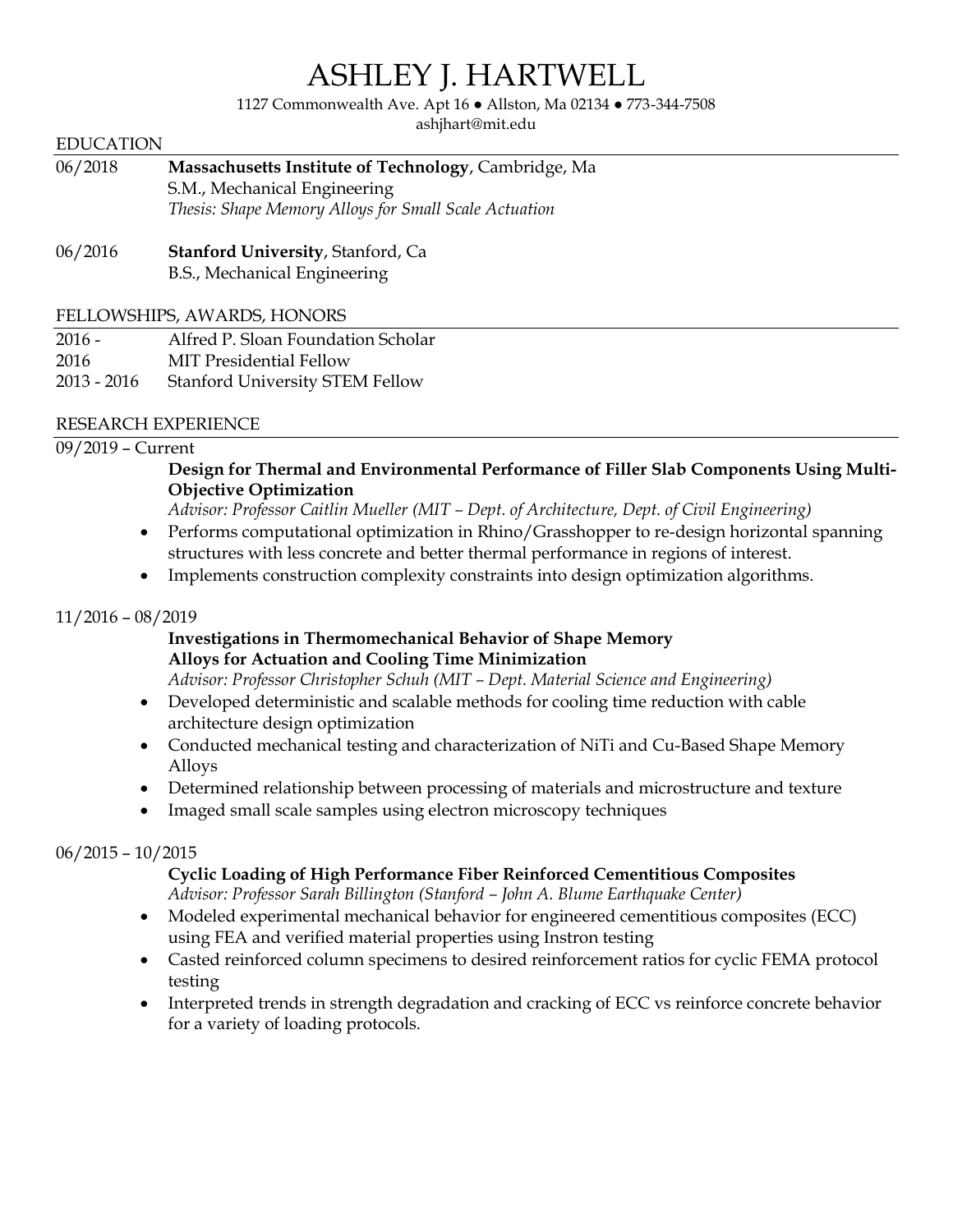#### 03/2016 – 06/2016

# **Campus Technology Evangelist**

*Autodesk Inc.*

- Led various computer aided design workshops for over 50 Stanford University Students
- Designed parametric and iterative workspace for rocket fuel grain designs in Fusion 360 software and MATLAB
- Performed user interaction surveys for Fusion 360 software through social media and campus advertising campaigns

#### **TEACHING**

| Teaching Assistant, Introduction to Structural Design          |
|----------------------------------------------------------------|
| Instructors: Dr. Paul Mayencourt (MIT)                         |
| Teaching Assistant, Design and Manufacturing II                |
| Instructors: Professor Warren Seering, Dr. Dawn Wendell (MIT)  |
| <b>Teaching Assistant, Micro/Nano Engineering Laboratory</b>   |
| Instructors: Professor Nicholas Fang, Dr. Benita Comeau (MIT)  |
| <b>Teaching Assistant, Introduction to Java, Summer Course</b> |
| Instructors: Dr. Cynthia Bailey Lee (Stanford University)      |
|                                                                |

#### MENTORSHIP

| 2016              | MIT Summer Research Program Group Leader                                                                                                                                                                                                                                                                                                                                                                                                                                                                                                                                                                                                |
|-------------------|-----------------------------------------------------------------------------------------------------------------------------------------------------------------------------------------------------------------------------------------------------------------------------------------------------------------------------------------------------------------------------------------------------------------------------------------------------------------------------------------------------------------------------------------------------------------------------------------------------------------------------------------|
|                   | Massachusetts Institute of Technology, Office of Graduate Education                                                                                                                                                                                                                                                                                                                                                                                                                                                                                                                                                                     |
|                   | Coached 8 undergraduate researchers weekly in groups and 1:1 on a variety of topics related to<br>$\bullet$<br>grad school including research communication, poster presentations, and securing faculty<br>mentorship                                                                                                                                                                                                                                                                                                                                                                                                                   |
|                   | Conducted performance reviews with students and their primary research supervisors to<br>$\bullet$<br>ensure progress through the ten-week program                                                                                                                                                                                                                                                                                                                                                                                                                                                                                      |
| 2016              | <b>Resident Fellow, Stanford Summer Engineering Academy</b><br>Stanford University, School of Engineering - Engineering Diversity Programs<br>Managed a staff of 6 undergraduate students for a residential engineering summer program,<br>$\bullet$<br>coordinated communication between program participants and program administrators<br>Organized community building activities and field trips in the Bay Area for 50+ students.<br>$\bullet$<br>Advised a group of 8 incoming freshmen to ensure a successful transition to Stanford via, 4 year<br>$\bullet$<br>course planning, resume workshops, and hands on lab instruction |
| <b>LEADERSHIP</b> |                                                                                                                                                                                                                                                                                                                                                                                                                                                                                                                                                                                                                                         |
| 2019              | Graduate Community Fellow, Office of Graduate Education (MIT)                                                                                                                                                                                                                                                                                                                                                                                                                                                                                                                                                                           |

# TECHNICAL SKILLS AND OTHER EXPERIENCE

2017 - 2019 Environmental Health and Safety Chair, Schuh Lab (MIT)

**Sample Preparation**: Metallographic Specimen Prep (Annealing, Mounting, Polishing, Quartz Encapsulation, Etchant Prep and Use),

**Materials Characterization**: Optical Microscopy, SEM, EDS, AFM, DSC, Mechanical Testing (DMA, Instron, Custom Equipment)

**Design and Prototyping:** Solidworks, Fusion 360, Rhino/Grasshopper, Milling, Turning, Laser Cutting, Waterjet, General Shop Equipment Use